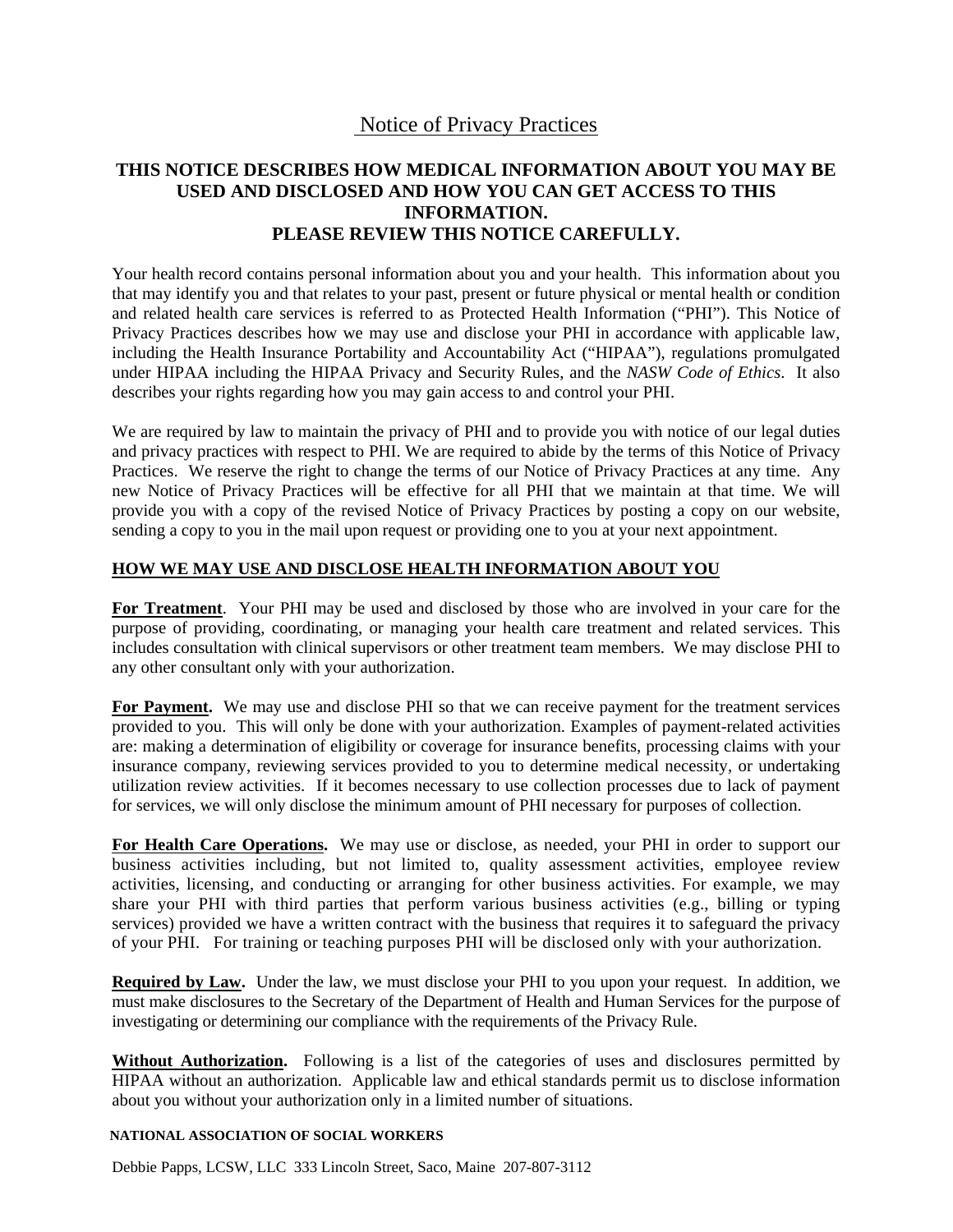As a social worker licensed in this state and as a member of the National Association of Social Workers, it is our practice to adhere to more stringent privacy requirements for disclosures without an authorization.The following language addresses these categories to the extent consistent with the *NASW Code of Ethics* and HIPAA.

**Child Abuse or Neglect.** We may disclose your PHI to a state or local agency that is authorized by law to receive reports of child abuse or neglect.

**Judicial and Administrative Proceedings.** We may disclose your PHI pursuant to a subpoena (with your written consent), court order, administrative order or similar process.

**Deceased Patients.** We may disclose PHI regarding deceased patients as mandated by state law, or to a family member or friend that was involved in your care or payment for care prior to death, based on your prior consent. A release of information regarding deceased patients may be limited to an executor or administrator of a deceased person's estate or the person identified as next-of-kin. PHI of persons that have been deceased for more than fifty (50) years is not protected under HIPAA.

**Medical Emergencies.** We may use or disclose your PHI in a medical emergency situation to medical personnel only in order to prevent serious harm. Our staff will try to provide you a copy of this notice as soon as reasonably practicable after the resolution of the emergency.

**Family Involvement in Care.** We may disclose information to close family members or friends directly involved in your treatment based on your consent or as necessary to prevent serious harm.

**Health Oversight.** If required, we may disclose PHI to a health oversight agency for activities authorized by law, such as audits, investigations, and inspections. Oversight agencies seeking this information include government agencies and organizations that provide financial assistance to the program (such as third-party payors based on your prior consent) and peer review organizations performing utilization and quality control.

**Law Enforcement.** We may disclose PHI to a law enforcement official as required by law, in compliance with a subpoena (with your written consent), court order, administrative order or similar document, for the purpose of identifying a suspect, material witness or missing person, in connection with the victim of a crime, in connection with a deceased person, in connection with the reporting of a crime in an emergency, or in connection with a crime on the premises.

**Specialized Government Functions.** We may review requests from U.S. military command authorities if you have served as a member of the armed forces, authorized officials for national security and intelligence reasons and to the Department of State for medical suitability determinations, and disclose your PHI based on your written consent, mandatory disclosure laws and the need to prevent serious harm.

**Public Health.** If required, we may use or disclose your PHI for mandatory public health activities to a public health authority authorized by law to collect or receive such information for the purpose of preventing or controlling disease, injury, or disability, or if directed by a public health authority, to a government agency that is collaborating with that public health authority.

**Public Safety.** We may disclose your PHI if necessary to prevent or lessen a serious and imminent threat to the health or safety of a person or the public. If information is disclosed to prevent or lessen a serious

#### **NATIONAL ASSOCIATION OF SOCIAL WORKERS**

Debbie Papps, LCSW, LLC 333 Lincoln Street, Saco, Maine 207-807-3112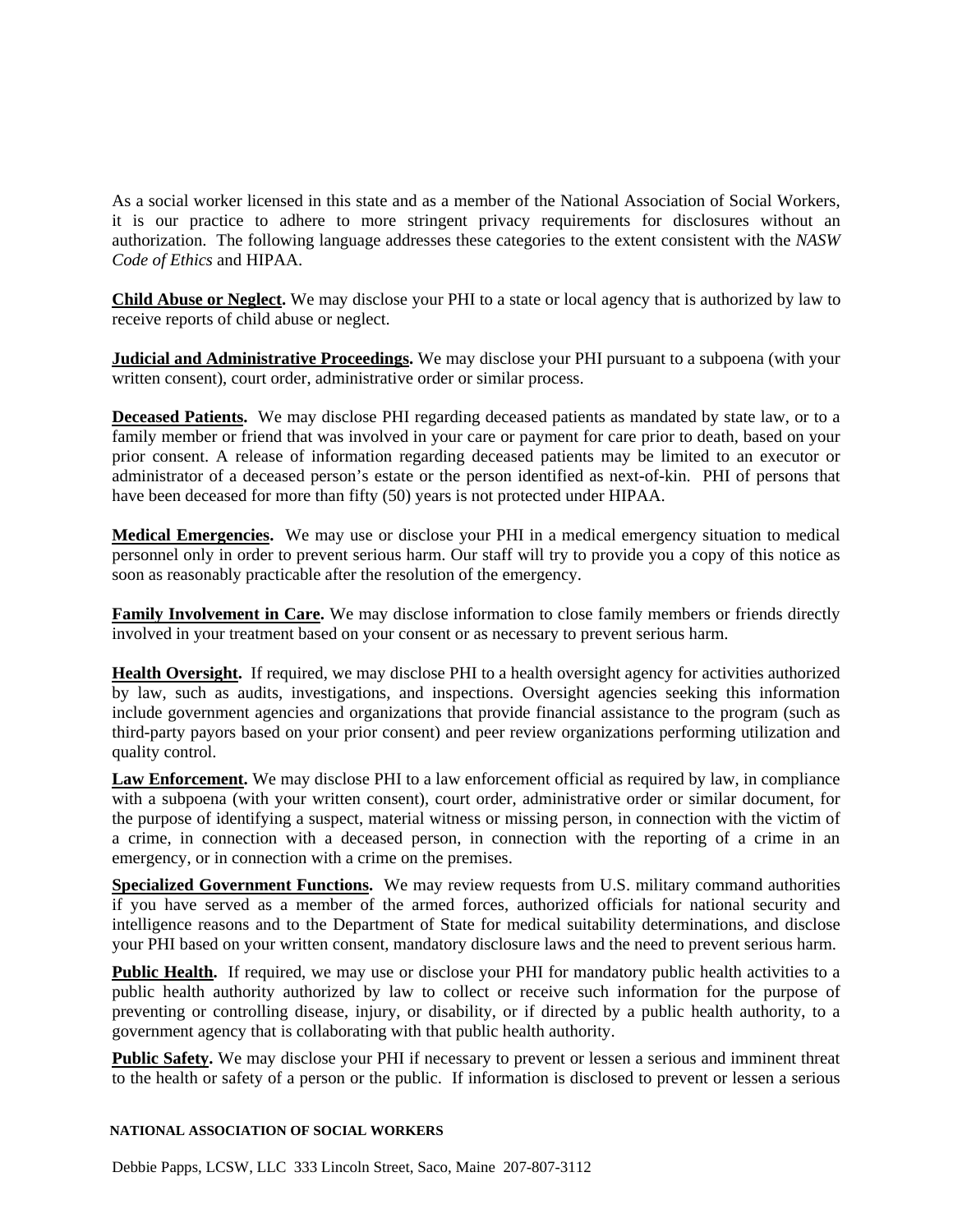threat it will be disclosed to a person or persons reasonably able to prevent or lessen the threat, including the target of the threat.

**Research.** PHI may only be disclosed after a special approval process or with your authorization.

**Fundraising.** We may send you fundraising communications at one time or another. You have the right to opt out of such fundraising communications with each solicitation you receive.

**Verbal Permission.** We may also use or disclose your information to family members that are directly involved in your treatment with your verbal permission.

**With Authorization.** Uses and disclosures not specifically permitted by applicable law will be made only with your written authorization, which may be revoked at any time, except to the extent that we have already made a use or disclosure based upon your authorization. The following uses and disclosures will be made only with your written authorization: (i) most uses and disclosures of psychotherapy notes which are separated from the rest of your medical record; (ii) most uses and disclosures of PHI for marketing purposes, including subsidized treatment communications; (iii) disclosures that constitute a sale of PHI; and (iv) other uses and disclosures not described in this Notice of Privacy Practices.

### **YOUR RIGHTS REGARDING YOUR PHI**

You have the following rights regarding PHI we maintain about you. To exercise any of these rights, please submit your request in writing to our Privacy Officer at \_(Debbie Papps at 207-807-3112:

- **Right of Access to Inspect and Copy.** You have the right, which may be restricted only in exceptional circumstances, to inspect and copy PHI that is maintained in a "designated record set". A designated record set contains mental health/medical and billing records and any other records that are used to make decisions about your care. Your right to inspect and copy PHI will be restricted only in those situations where there is compelling evidence that access would cause serious harm to you or if the information is contained in separately maintained psychotherapy notes. We may charge a reasonable, cost-based fee for copies. If your records are maintained electronically, you may also request an electronic copy of your PHI. You may also request that a copy of your PHI be provided to another person.
- **Right to Amend.** If you feel that the PHI we have about you is incorrect or incomplete, you may ask us to amend the information although we are not required to agree to the amendment. If we deny your request for amendment, you have the right to file a statement of disagreement with us. We may prepare a rebuttal to your statement and will provide you with a copy. Please contact the Privacy Officer if you have any questions.
- **Right to an Accounting of Disclosures.** You have the right to request an accounting of certain of the disclosures that we make of your PHI. We may charge you a reasonable fee if you request more than one accounting in any 12-month period.
- **Right to Request Restrictions.** You have the right to request a restriction or limitation on the use or disclosure of your PHI for treatment, payment, or health care operations. We are not required to agree to your request unless the request is to restrict disclosure of PHI to a health plan for purposes of carrying out payment or health care operations, and the PHI pertains to a health care item or service that you paid for out of pocket. In that case, we are required to honor your request for a restriction.
- **Right to Request Confidential Communication.** You have the right to request that we communicate with you about health matters in a certain way or at a certain location. We will accommodate reasonable requests. We may require information regarding how payment will be handled or specification of an alternative address or other method of contact as a condition for

#### **NATIONAL ASSOCIATION OF SOCIAL WORKERS**